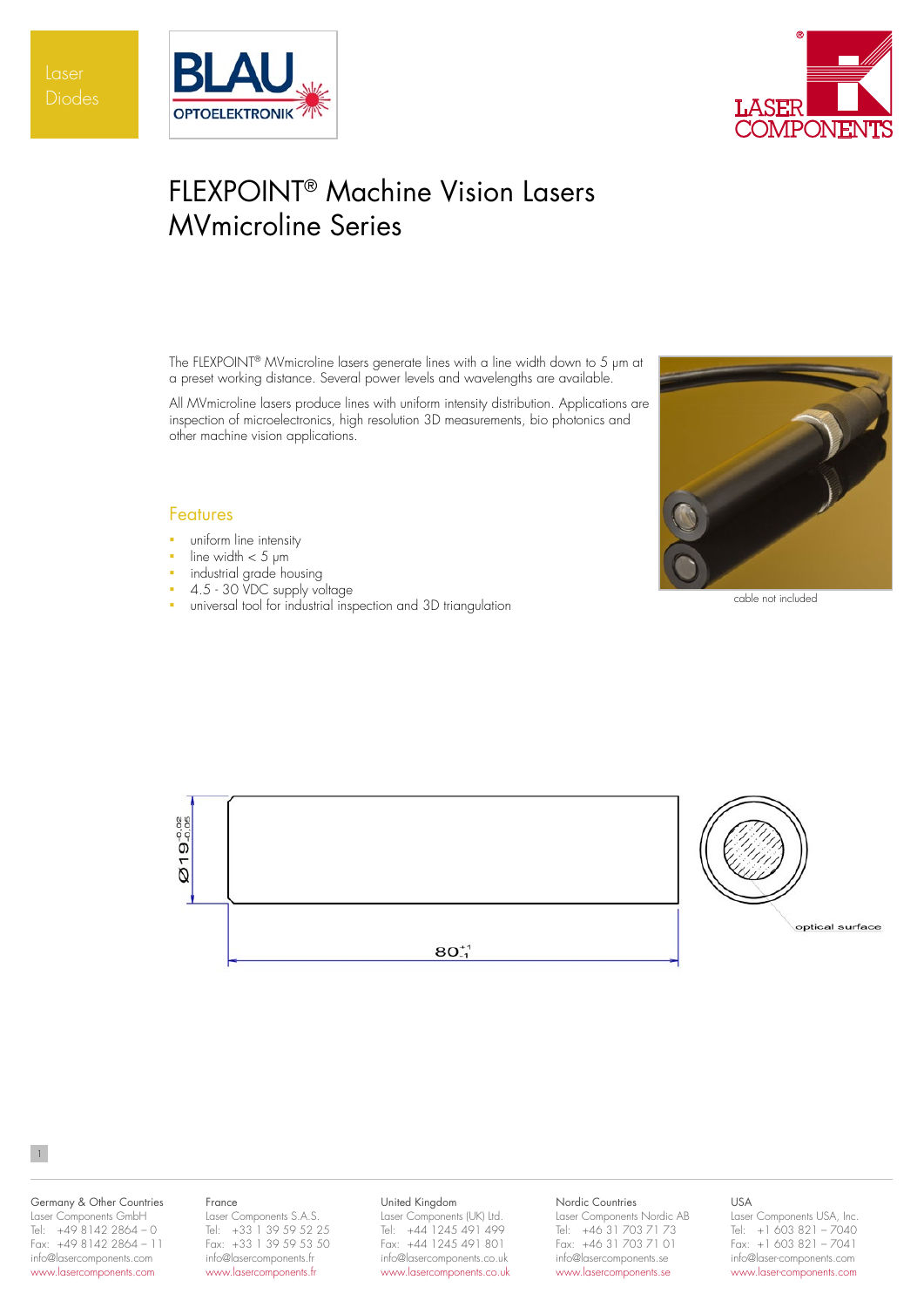

# **Specifications**

# Basic Properties:

| Spectral range        | 405 / 445 / 520 / 635 - 640 / 650 - 660 nm,<br>other wavelength on request, (stability: ≤0,25 nm/°C) |
|-----------------------|------------------------------------------------------------------------------------------------------|
| Output power          | <1 mW to 150 mW (wavelength dependent)                                                               |
| Operating voltage     | 4.5 VDC - 30 VDC (reverse voltage protection), 10 - 30 VDC for 520 nm                                |
| Current consumption   | $<$ 200 mA $@$ 5 VDC                                                                                 |
| Operating temperature | -20°C to +60°C (case temperature, wavelength dependent)                                              |
| Storage temperature   | $-20^{\circ}$ C to $+60^{\circ}$ C                                                                   |
| Modulation            | digital (0 - 10 kHz, active low), higher frequency on request, dimmable                              |
| Power stability       | $\leq$ 5% (after warm up at 25°C)                                                                    |

# Beam Properties:

| Beam profile                        | uniform micro laser line                                                                                                            |
|-------------------------------------|-------------------------------------------------------------------------------------------------------------------------------------|
| Working distance                    | 25/50/100/200 mm (user specified working distance on request)                                                                       |
| Line thickness $(1/e^2)$            | $\leq$ 5 µm @ 25 mm / $\leq$ 10 µm @ 50 mm / $\leq$ 18 µm @ 100 mm / $\leq$ 30 µm @ 200 mm<br>(thickness in the middle of the line) |
| Depth of Field<br>(Rayleigh length) | 40 µm @ WD 25 mm / 160 µm @ WD 50 mm / 600 µm @ WD 100 mm /<br>mm @ WD 200 mm                                                       |
| Boresight deviation                 | $\leq$ 10 mrad (optional: $\leq$ 3 mrad)                                                                                            |
| Pointing stability                  | $\leq$ 10 µrad/°C                                                                                                                   |
| Fan angle                           | 5° / 10° (user spezified fan angles on request)                                                                                     |
| Line intensity variation            | ±20% (within 80% of the line)                                                                                                       |
| Line straightness                   | ±0.1%                                                                                                                               |

# Mechanical Properties:

| Housing material | Aluminum (anodized), potential free, Protection class: IP54/IP67 (optional) |
|------------------|-----------------------------------------------------------------------------|
| Housing size     | $\varnothing$ 19 x 80 mm (excl. Connector)                                  |
| Connector        | M12 connector (2 m cable as option)                                         |
|                  | Pin $1: +$                                                                  |
|                  | Pin 2: digital modulation (option)                                          |
|                  | Pin 3: GND                                                                  |
|                  | Pin 4: power adjustment (option)                                            |

2

Germany & Other Countries Laser Components GmbH Tel: +49 8142 2864 – 0 Fax: +49 8142 2864 – 11 info@lasercomponents.com www.lasercomponents.com

#### France

Laser Components S.A.S. Tel: +33 1 39 59 52 25 Fax: +33 1 39 59 53 50 info@lasercomponents.fr www.lasercomponents.fr

## United Kingdom

Laser Components (UK) Ltd. Tel: +44 1245 491 499 Fax: +44 1245 491 801 info@lasercomponents.co.uk www.lasercomponents.co.uk

### Nordic Countries

Laser Components Nordic AB Tel: +46 31 703 71 73 Fax: +46 31 703 71 01 info@lasercomponents.se www.lasercomponents.se

USA

Laser Components USA, Inc. Tel: +1 603 821 – 7040 Fax: +1 603 821 – 7041 info@laser-components.com www.laser-components.com